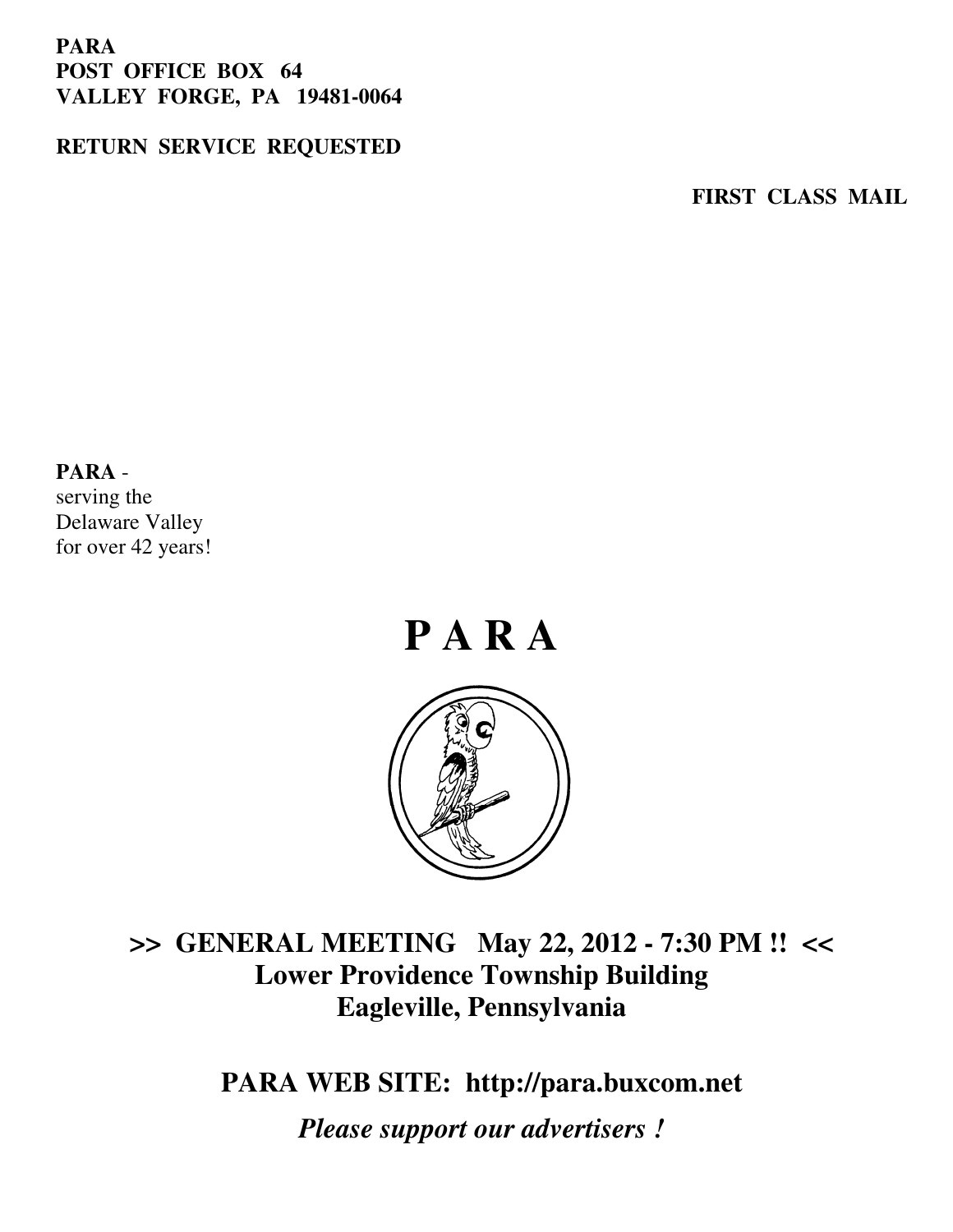# **Philadelphia Area Repeater Association**

#### **Membership Information**

**PARA is an association of members that operate and support Amateur Radio Repeaters and links in Southeastern Pennsylvania and Southern New Jersey. PARA was formed in 1970 and incorporated as an IRS 501c3 non-profit in 1973 through a merger of several repeater groups.** 

**PARA repeaters serve the Amateur Radio community for normal everyday hobby communications as well as provide a system for emergency and disaster communications. PARA also promotes technical developments which ham radio has done so much of in the past.** 

**PARA has four quadrant repeaters and one regional system on the 2-meter band as well as other repeaters on the 224 MHz and 440 MHz bands. PARA also has an Amateur TV System that relays television signals in the Philadelphia and Wilmington metropolitan areas.** 

**Your membership dues support those repeaters listed below and help assure availability for emergency communications:** 146.76 MHz, 146.82 MHz, 146.94 MHz, 146.97 MHz, 443.90 MHz, 223.86 MHz, 224.94 MHz, 224.98 MHz, 52.41 MHz, 439.25 MHz (ATV), and all links between the remote receivers.

#### **Joining PARA**

| NEW MEMBERSHIP FEES AND DUES  \$25.00                         |  |
|---------------------------------------------------------------|--|
|                                                               |  |
| 5 YEAR MEMBERSHIP  \$85.00 (\$90.00 FOR NEW MEMBERS)          |  |
|                                                               |  |
| SENIOR LIFE MEMBER \$100.00 (AGE 65 AND OVER)                 |  |
| ASSOCIATE MEMBERSHIP \$ 20.00 (non-hams) no voting privileges |  |
|                                                               |  |

**Associate memberships, when licensed, may upgrade to full membership with no additional initiation fee. Members also gain one free month on their membership for each new member you sponsor.** 

**Corporate annual sponsorship memberships are also available: \$100, \$500, \$1000, \$5000, etc. Annual sponsorships of \$500 or more will receive free advertising in PARA's newsletter. Certificates of sponsorships are given to corporate sponsors.** 

Please detach & fill out (PRINT) the form below and mail with a check or money order to:

#### **PARA, POST OFFICE BOX 64, VALLEY FORGE, PA 19481-0064**

| Membership Type: New __ Renewal __ Full individual Ham __ 5 Year __ Life __ Sr Life __<br>Associate ______ Corporate _______ Amount \$ |  |                                                                                                                                                                                |
|----------------------------------------------------------------------------------------------------------------------------------------|--|--------------------------------------------------------------------------------------------------------------------------------------------------------------------------------|
|                                                                                                                                        |  |                                                                                                                                                                                |
|                                                                                                                                        |  |                                                                                                                                                                                |
|                                                                                                                                        |  |                                                                                                                                                                                |
| PHONE (REQUIRED) __________________________ OK TO LIST _____ YES ___ NO                                                                |  |                                                                                                                                                                                |
|                                                                                                                                        |  |                                                                                                                                                                                |
|                                                                                                                                        |  | I CAN HELP WITH THE FOLLOWING: TOWERS ____ ANTENNAS ____ BLDG MAINTENANCE ___<br>Equipment Maintenance ___ WRITING/PUBLISHING ____ PUBLIC RELATIONS ___ Other ______03-19-2012 |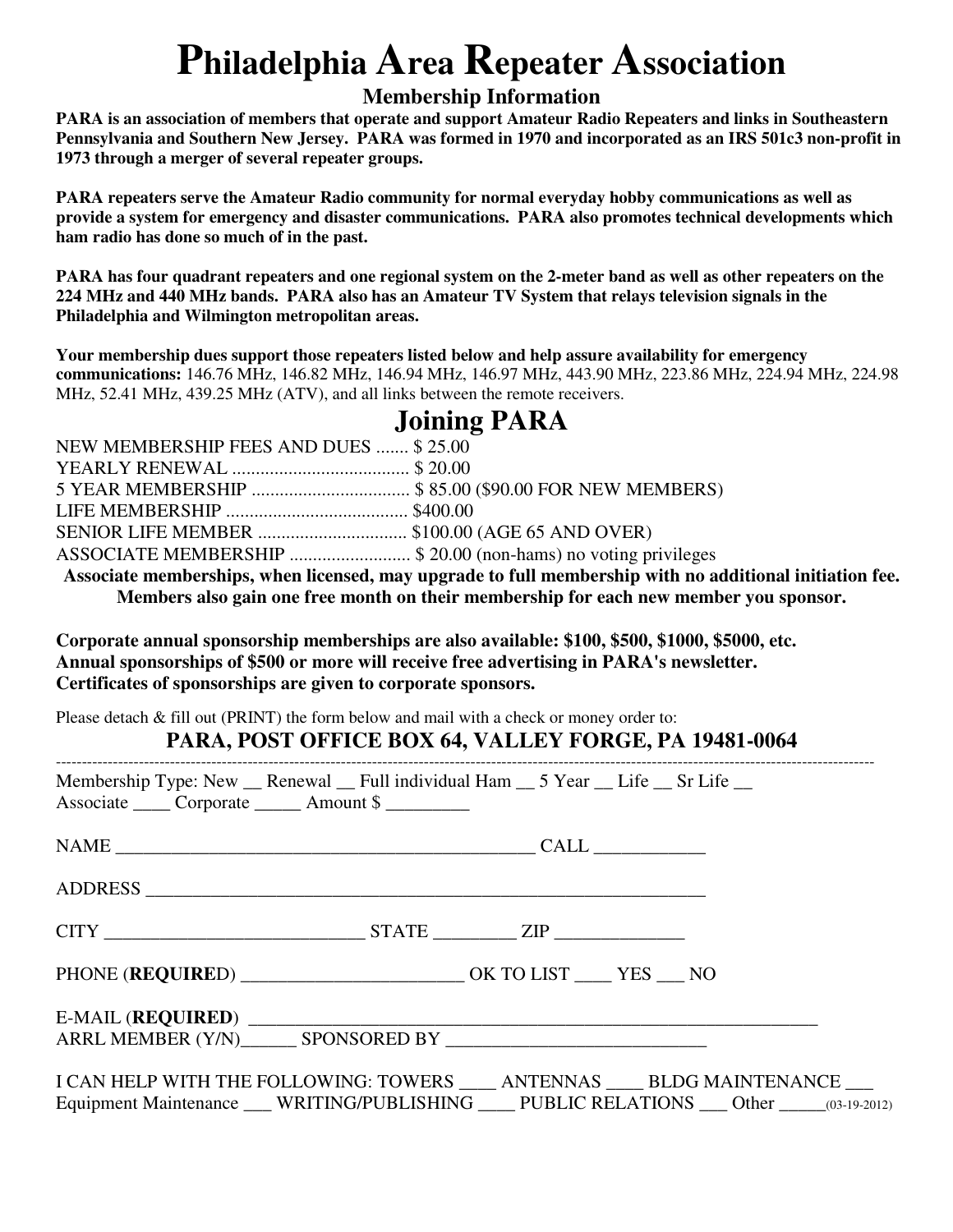#### **From the President February 2012 Gene Mitchell K3DSM**

After a week in Aruba the week before Christmas, I came home to my very sick pup (Mokka). Long story short, we knew before we left that something was very wrong. I lost her January 2. She was my companion in the shop every day for years. I wanted to take ham equipment with me to Aruba, but the process was too complicated, so I didn't. Oh well…

At our last general meeting in November, the group suggested having a net on 76 to increase activity on the repeater. Tuesday at 8PM was approved and the net has been held every week with varying results. Most weeks, we have about 8 stations but on 2 occasions there were only 3. It definitely is a good idea and many have found it helpful as we talk about technology, computers, and new ham gear. Besides the gear that was brought to the November meeting, the Alinco DJ-G29T 902 Mhz and 222 Mhz HT surprised several. In fact, I got one for my birthday a few days ago. What I also found out is that most dealers including HRO have had trouble keeping them in stock because of the demand. If you missed previous mentions, 900 Mhz is quite a busy ham band now.

If you are one who has buried their ham gear and can't find it under all the junk, uncover it. Ham activity is on the rise as is the number of licensed hams. I just got my HF long wire back up after a storm, several months ago, re-engineered it into something unrecognizable. I found 160 meters is more active than I ever remember it.



Speaking about HF, I picked up a copy of Monitoring Times on the news stand after a front cover article on NVIS caught my eye. I wasn't sure that I knew exactly what NVIS was all about till I read the article. Then I found the rest of the magazine filled with more interesting articles. So much so that I picked up next months Monitoring Times and found it also containing many more good articles. Now I am definitely going to subscribe. There is an electronic version at a much lower price than print.

For those of you who remember that I had the Droid X phone, I got very frustrated with it after Verizon downloaded the Gingerbread update to it. The phone slowed down into a very frustrating slow computer. After months of complaints, and several replacements, Verizon offered me a "Very Early Upgrade" to the Droid Bionic, over 8 months before contracts end. What a difference! Now I can enjoy all the benefits of the Droid again. It

helped to have the track record of complaints on file. Speaking of Droid, I also got a Toshiba Thrive in addition to my iPad and I love them both and use them now equally.

One of the additions that I added to my shop this past fall was a Swann digital video recorder system with cameras both outside and in. I had been looking at the system for years and when I finally found the right price, jumped on it. This system is something I recommend to every retail or service operation just in case. In fact, I documented a prowler one day after I left. My wife was still at home. I got his mug and vehicle on the hard drive.

We lost our annual donation from Lower Providence Township. It was helping us cover necessary expenses for the last 3 years. If you have any ideas of another organization that we might apply to for a grant, I am and we are all ears.

Don't forget the radio show Saturday mornings at 8am on WCHE 1520 out of West Chester as well as the Internet stream on 5DRadio.com. The show has appealed to not only computer enthusiasts, but also hams and would be hams, as we discuss the hobby frequently. Also, don't forget the net on Tuesday nights.

73,

Gene K3DSM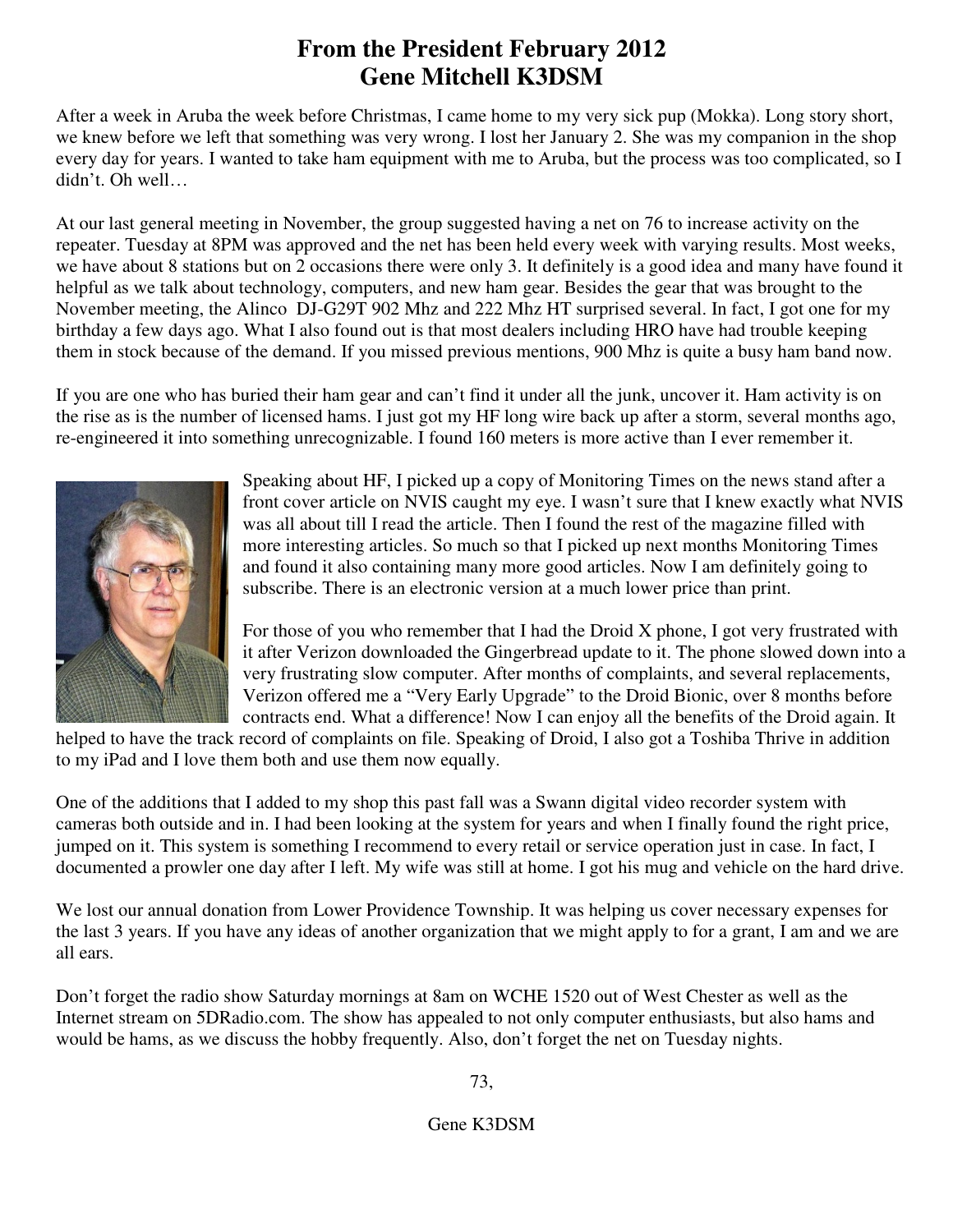# **PARA Meeting Minutes – Nov. 9, 2011**

Officers: President/Sec: Gene K3DSM, VP: Robert NX3S, Treasurer: Caterina KB3POA Board: W3CQC Tom, K3QNT Lloyd, W3GSC Hank, K3ECV Dick Members: K3ITH Dick, Ron K3ZKO, Al KA3ODI, Steve K3ALV

The meeting was called to order at 7:31PM by President Gene K3DSM. After the welcome and salute to the flag, introductions of officers was made by Gene. Members were then asked to introduce themselves.

The Secretary Report was given by President Gene, acting secretary after the date was corrected.

The Treasurer Report was given by Caterina KB3POA: Checking \$2,252.73, Savings \$310.31, Vangard \$8,983.44, for a total of \$11,546.48 She noted 71 paid members.

Correspondence from ARCC was mentioned by Gene K3DSM.

The Technical Report was read from Paragraphs as one member said he didn't see it. Discussions on the 88 and 82 repeaters as well as recent work and new antenna on the 223.86 machine. It was noted that 6 meters was very active. Also Camden needed an antenna. A motion was made, seconded, and approved to purchase an antenna for the site if Vince didn't have a better solution. Ron mentioned that correspondence was found that showed PARA had a relation with the tenant at the ATV site and that there would be no further claim for electricity. He is still looking for a place to put the ATV repeater. The controller for the 88 machine was questioned. It was also

decided that new inventories for all sites would be made as well as digital pictures taken. Gene will contact ARCC about the call sign change for 82 to W3PHL.

Old Business: none

New Business: Gene mentioned the National Test of EAS held today and members discussed what they heard. There was also a discussion of iVisit, Skype, and EchoLink for holding meetings. Something would be set up to try.

Elections: A vote was taken to approve all existing officers for another term. An opening for director was filled by Lloyd K3QNT to replace Asa AB3O.



73, Gene K3DSM

## **902 Mhz or Bust**

Hams have been occupying the 902 Mhz ham band for some time with modified commercial radios found at hamfests, but now we have Alinco, manufacturing a HT with both 902 Mhz as well as 222 Mhz capabilities. In fact, the Alinco HT has been in such demand that there is a waiting list at most suppliers.

900 Mhz Repeaters are on the air in Boyertown, Eagleville, Hilltown, West Rockhill, Lancaster, Rawlinsville, Wind Gap, the Poconos, Allentown, and NE Phila. In Jersey, find them in Depford, Cape May Court House, and in Maryland, Baltimore, Owens Mills, Whiteford, and Ashton. Most are quite usable from my QTH in Malvern. There is even a simplex frequency on 927.5 Mhz. There is actually more activity on 902MHz than what I am hearing on 2 meters. I have my Kenwood monitoring and scanning from the shop every day.



73, Gene K3DSM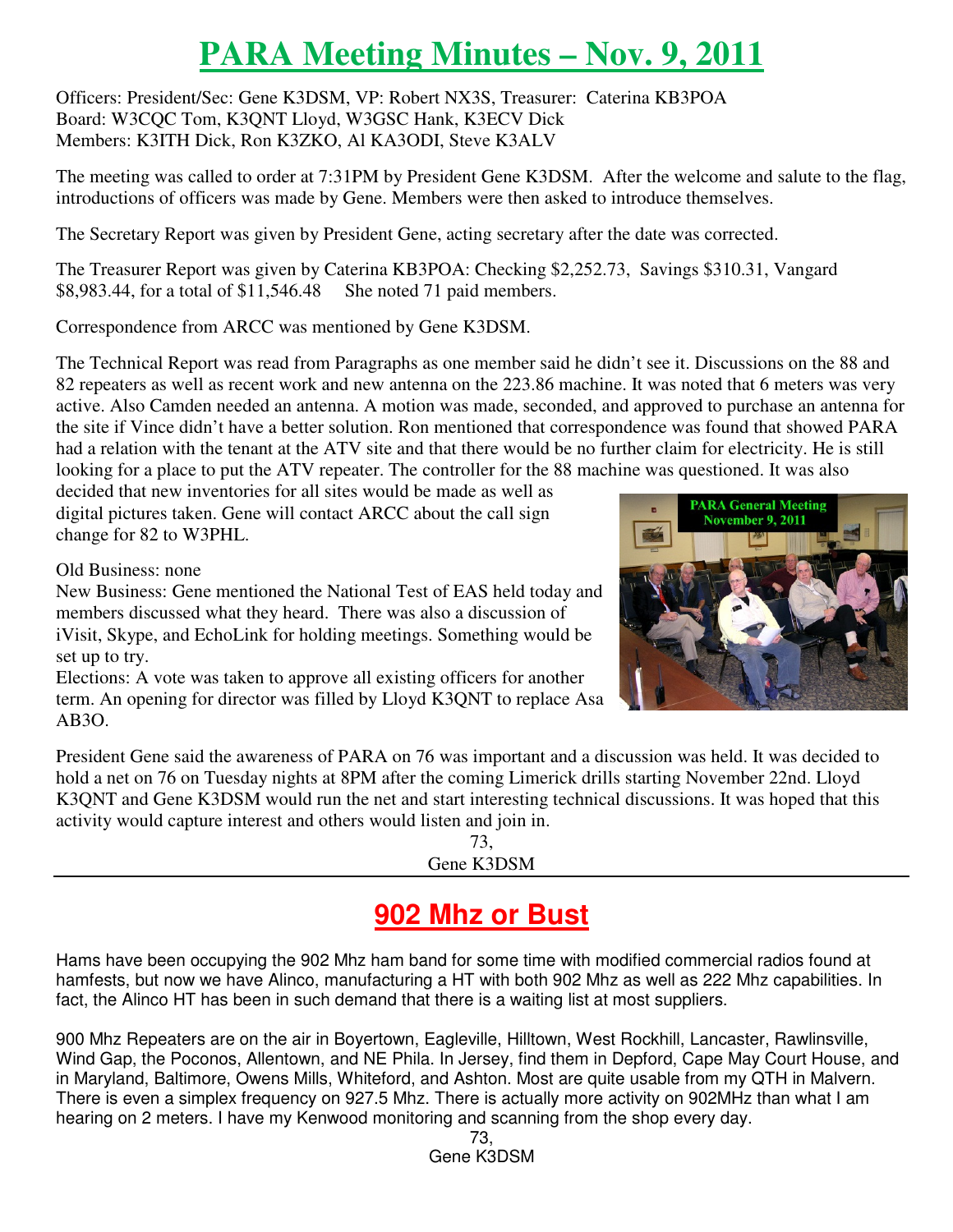## **Why Doesn't Your AntiVirus Work?**

By Gene K3DSM

Have you wondered why so many people get Viruses and Trojans when they have a good antivirus? This was one of the topics we discussed on the Tuesday night net a while back. This also comes up frequently when I give a computer back to a customer that was infected. In fact, we also talk about it on the radio show Saturday mornings.

Most of us realize Windows was broken the day we got it on our new computer. These updates should be called fixes because that's what they really are. Every time an exploit or vulnerability is discovered, that is a back door into Windows. These back doors are also back doors behind the antivirus. In other words, your antivirus can't protect your computer when the Malware sneaks in behind the antivirus.

Windows isn't the only weakness. Flash, Java, Active X, and other browser add-ons as well as most Adobe products also open back doors for Malware, so these products must also be kept up to date. Many customers that I deal with tell me they don't have time to deal with the updates. In some rare cases, there are other reasons why Windows wasn't updated.

I happened to be with one such customer at a Rotary meeting right after she picked up her computer. At the end of the meeting, she did a forced shutdown, interrupting the automatic configuration after the download. When I told her the computer might not come on and boot properly, we turned it on and guess what? It didn't boot without an error message. I was able to recover the computer with the last known good configuration. Then she asked if she had to put up with this all the time, can't she just turn the updates off?

I also have a few customers who won't update from SP2 and IE6 because of special software on their computers. In fact, there are thousands of corporate customers that have the same problem. One such home program is MusicMatch. I experienced the failure of the program when I did the Windows updates several years ago and didn't realize what happened at first.

The updates are so important. You can't go without them if you put the computer on the Internet. I do have some customers who have some of these special programs, but they have learned to keep them off the Internet so they don't update Windows.

The bad guys are very busy, trying to find these back doors and they are very good at it. In fact, they work at it every day, all day and that's all they do. They do it because they know they can infect a certain percentage of computers and either get information or steal your logon information.

If every computer owner would update their Windows and the other software that allowed the back doors to function and if they stopped clicking on the links that led to infected web sites, the bad guys would starve and stop doing this. There are a lot of naive people out there.

Speaking of infections and the like, it is estimated that millions of computers are still infected with the DNSChanger virus, according to DigitalTrends.com. The infected computers will show their problems on March  $8<sup>th</sup>$  when the FBI shuts down their replacement DNS servers. The FBI installed DNS servers in an effort to stop the spread of the virus last year, but a court order that set up these replacement servers expires on this date. Last November, 6 men in Estonia were arrested for creating and spreading the virus.

The virus may have slipped in before your antivirus was updated. Unless you run a manual and deep scan, you may have it and not know it. I find many people have their computers configured not to scan or simply do a quick scan.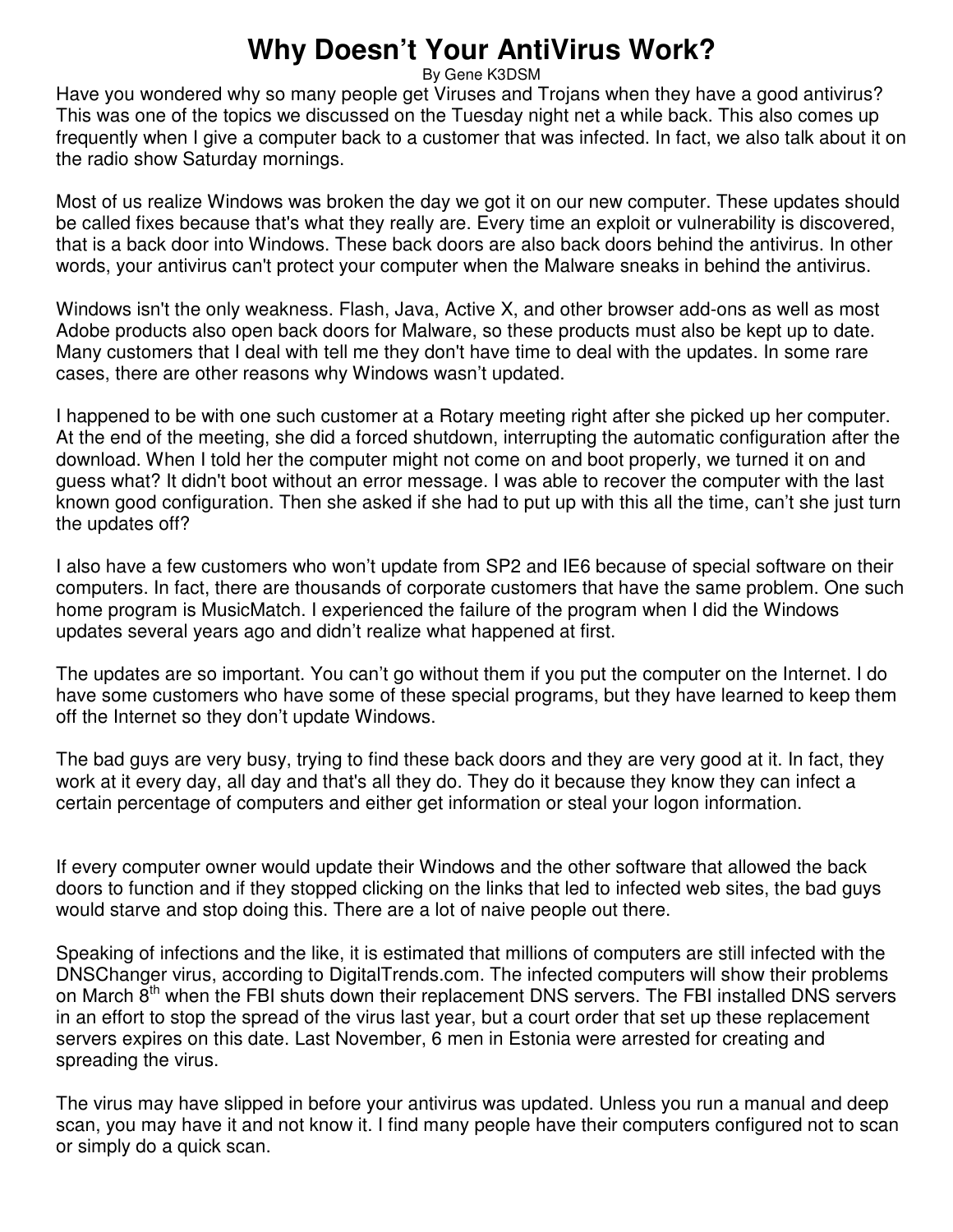# **PARA-Net Tuesday Nights 8PM 146.76**

**PARA has been running a new net on 76 on Tuesday evenings at 8PM. Join the discussions on computers, ham equipment and more.**

## **Skywarn Training**

I have been working with NWS and Lower Providence Township to schedule Skywarn training.

The training is scheduled for Saturday, June 16, 2012 started at 10AM. We plan to do both Basic and Advanced sessions. These sessions will be presented by Greg Heavener from the Mount Holly NWS office.

Remember, training is needed every two years or so to remain as a trained spotter.

As the date gets closer, I will probably be asking for folks to let me know who is coming.

See you there.

Also, I have started a Facebook page for Montgomery County Skywarn. The address for the page is long, but, if we get a few more people to "like" the page, we can simplify that. The current address is www.facebook.com/pages/Skywarn-Montgomery-County-PA/323936654320084 . If you are on Facebook, please go to that address and click the "like" button.

Thanks,

Lou WX3I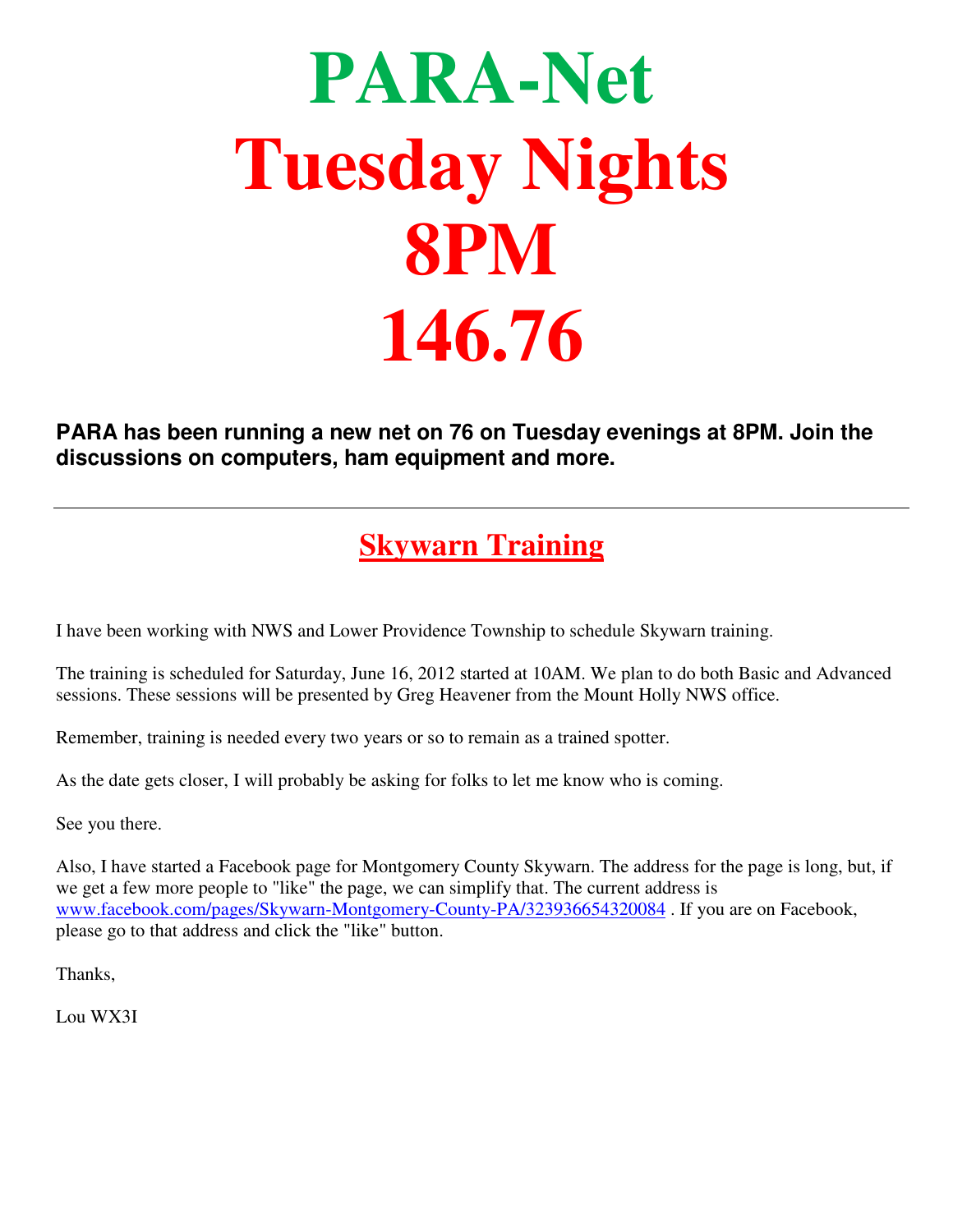## **ARRL's New EPA Section Manager**

Congratulations to our own long term PARA member **Bob K3RF** on his being recently elected to the ARRL Eastern Pennsylvania Section position of Section Manager (SM). Bob brings a wealth of experience including ham radio, emergency communications, emergency response, ARRL Volunteer Council, just to mention a few items. Bob K3RF will officially take office on Sunday, April 1, 2012 (and no, this is not an April Fool's article). The following e-mail reprinted with Bob K3RF's permission.

**From:** Robert B. Famiglio, Esq. [RBFamiglio@AOL.com] **Sent:** Monday, February 27, 2012 5:34 PM **Subject:** ARRL Election - My thanks to you for your help

Dear Endorser & Friend:

By now I'm sure you have learned that my bid to become the next section manager for the ARRL Eastern Pennsylvania section was successful. Now that the excitement and realizations of the election results has settled a bit, my thoughts turn to those responsible. I would like to thank each and all of you who made my election possible. Naturally, my campaign manager, Bob Wiseman, WB3W, is the most significant "blame" for my victory. Bob provided counsel and advice going forward as many of you did. He was my spokesperson par excellence. Bob also managed my WEB site – no small technical project as it turned out. Bill Edgar, our division director also provided sage advice and counsel in my campaign. Thank you Bob & Bill!



Each of the rest of you who have taken the time to endorse my candidacy also share a role in my success. Many of you also recommended my candidacy to your friends, radio clubs and the like. The election results were close as you may have seen. We **I** suspected that the voting would be close and that turnout would be high compared to turnout for similar elections historically. You helped generate the excitement that made that happen. Thinking about it, each of your endorsements clearly played a role in

obtaining votes for me. My opponents are well-respected, well known and popular radio amateurs. One also has significant call sign recognition for very good and deserved reasons. My compliments to them both for running a good race – that is what amateur radio needs to stay vibrant. I appreciate their calls to me with their well wishes. I recognize that without your endorsement, many voting league members may not have been comfortable selecting me being someone they were not necessarily as familiar with. Your endorsement clearly made them more comfortable in deciding to vote for me.

I wanted to take the time to thank you again for your encouragement, your support, and your good wishes in the election. When I see you next I will be thanking you in person. If I missed anyone who should be on this list, I'll find you anyway. I hope I can call upon you for additional support by asking for your recommendations and ideas as to how we all, together, can move the ARRL Eastern Pennsylvania section forward. Don't hesitate to call me anytime, including at my office during daytime hours. I will be available. Now you will have my support in that regard. I intend to keep my pledges, with your help. I take office April 1, 2012 (April Fool's day?!), so now the work begins. Thanks again to you all!

My fraternal 73;

Bob Famiglio, K3RF 610-359-7300 215-467-7300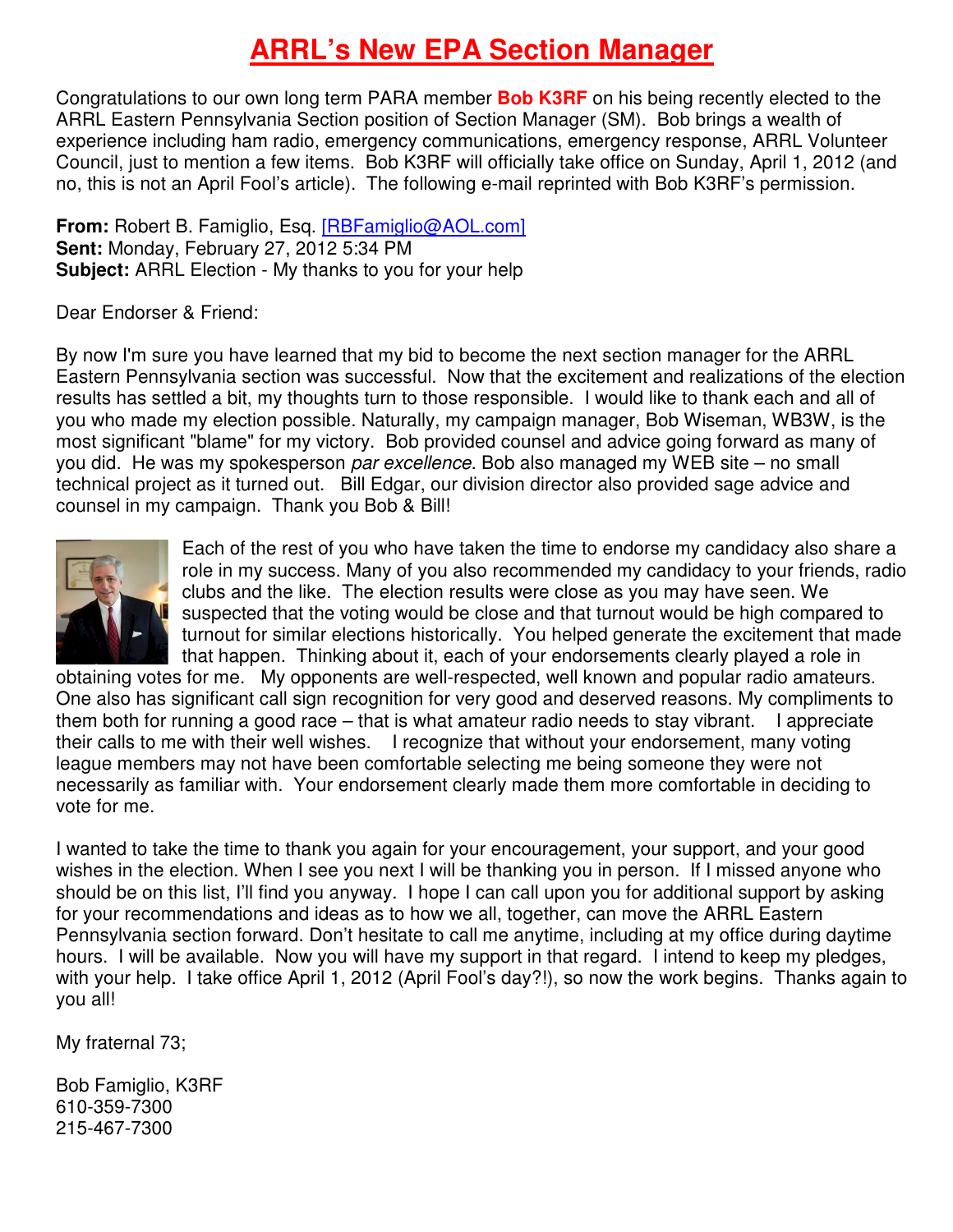#### **MOVING ???**

If moving, please notify **PARA** of your new address as soon as possible. The Post Office will **NOT** forward your mail after 30-days. Please forward your new mailing and e-mail addresses so we may keep our database up-todate and, of course, *PARA-graphs* in your hands.

**\_\_\_\_\_\_\_\_\_\_\_\_\_\_\_\_\_\_\_\_\_\_\_\_\_\_\_\_\_\_\_\_\_\_\_\_\_\_**

## **ADVERTISING in** *PARA-graphs*

At the November 1999 Board meeting approval was received to accept ads in *PARA-graphs* to help offset everraising printing and postage costs. The following per issue ad schedule was approved: Full Page \$125. Half Page \$75. Quarter Page \$50. Business Card \$25. Non-Commercial Classified 3 lines \$10. Repeat ad in following issue(s) will receive a 10% discount. Contact Dick K3ITH to place an ad. This and past issues of *PARA-Graphs* may be found at: http://para.buxcom.net or http://para.k3dsm.net

**\_\_\_\_\_\_\_\_\_\_\_\_\_\_\_\_\_\_\_\_\_\_\_\_\_\_\_\_\_\_\_\_\_\_\_\_\_\_**

## **INTERESTED IN WRITING FOR** *PARA-graphs* **??**

Several great articles have been submitted in past issues by your follow **PARA** members such as Hank W3GSC with help from Vince N3AGD, and Gene K3DSM. Please feel free to submit anything Amateur Radio related. Articles may be mailed to our PO Box, or e-mailed to k3ith@arrl.net Thank you and 73, Dick K3ITH

**\_\_\_\_\_\_\_\_\_\_\_\_\_\_\_\_\_\_\_\_\_\_\_\_\_\_\_\_\_\_\_\_\_\_\_\_\_\_** 

## **BuxCom.Net, Inc PO Box 1, Croydon, PA 19021-0001**

Phone: 215.788.0050

E-Mail webmaster@buxcom.net *Internet Solutions for:* WEB PAGE HOSTING, WEB PAGE DESIGN E-MAIL ACCOUNTS, FTP SERVICE INDIVIDUAL ACCESS ACCOUNTS *For more information connect to the web site*  http://www.buxcom.net

Host Site for **http://para.buxcom.net**